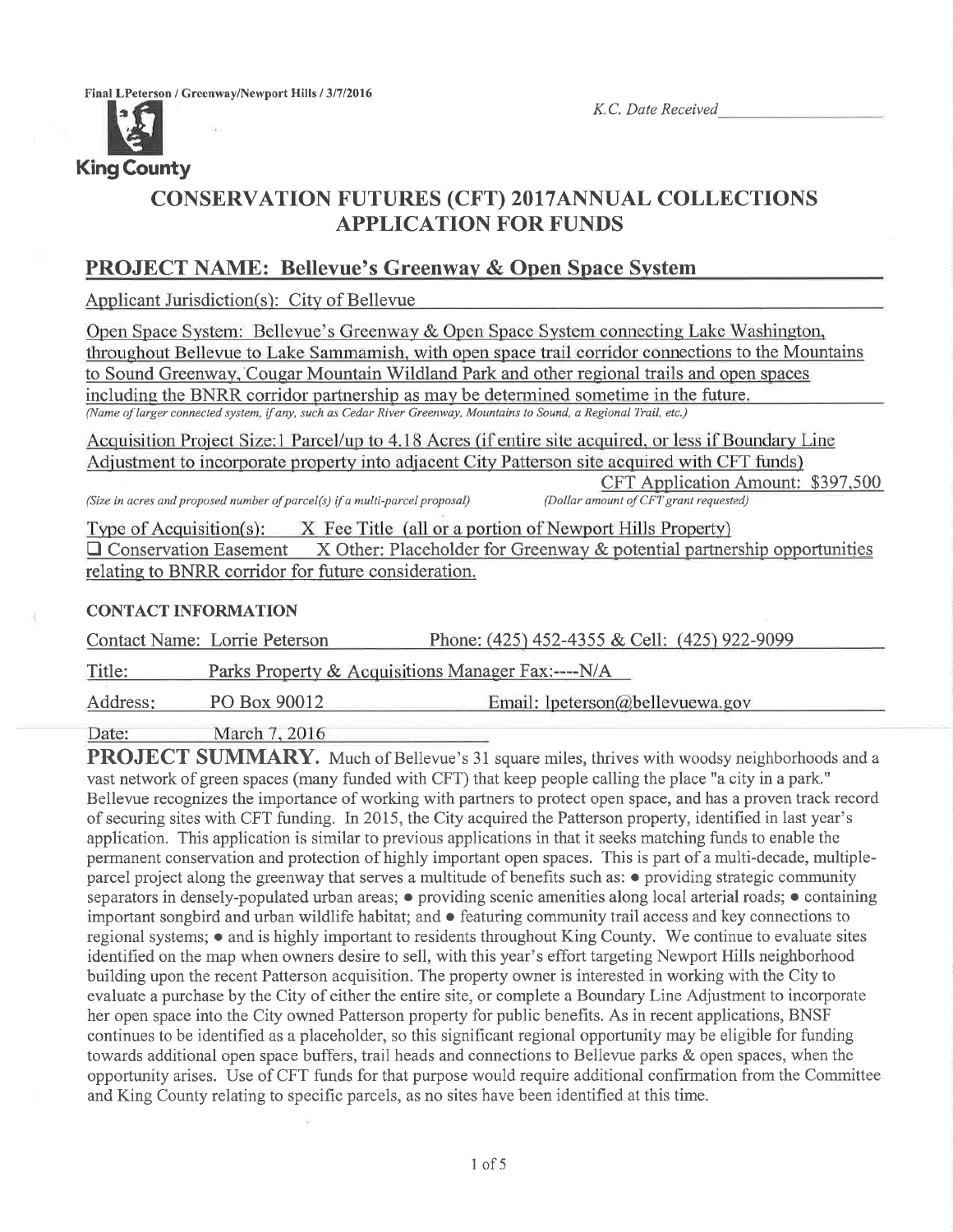### 1. OPEN SPACE RESOURCES

Please review the attached evaluation criteria. For the **proposed acquisition parcel(s)**, please mark those criteria that apply and thoroughly, yet succinctly, describe in the space below how the proposed acquisition satisfies each marked criteria. Please clearly describe how these criteria might be met at a landscape level, and how they apply to individual parcels. If restoration is part of the plan, please briefly describe the current condition and the hoped for restored condition that is the goal of the acquisition.<br>A. Wildlife habitat or rare plant reserve  $\Box$  E. Historic/cultural resources

- 
- **E** B. Salmon habitat and aquatic resources
- 
- 
- 
- A. Wildlife habitat or rare plant reserve  $\Box$  E. Historic/cultural resources<br> **E.** Urban passive-use natural area/greenbelt
- ¡ C. Scenic resources ¡ G. Park/open space or natural corridor addition
	- **th** H. Passive recreation opportunity/unmet needs
- A. Wildlife Habitat or Rare Plant Reserve Medium. Newport Hills neighborhood contains lowland forest, typical of the vegetation which once covered Puget Sound. The woods abound in Douglas-fir and western hemlock, with some western red cedar, big-leaf maple, and alder mixed in. Bellevue's Greenway protects key habitat including the adjacent City-owned Patterson & Tyler properties and the nearby Coal Creek Natural area. The Forest Condition monitoring indicates 72.5% of Bellevue Park in Class 1 or Class 2 health categories (approximately 1,140 acres). Bellevue's Forest Management Program testores and enhances degraded Class 3 and Class 4 sites, plants trees, native shrubs and ground cover plantings, throughout the park system, contributing to a functioning wildlife habitat systems.
- B. Salmon Habitat and Aquatic Resources Medium. Streams within the City of Bellevue range from shoreline streams (Mercer Slough), major tributaries to Lake Washington and Lake Sammamish (Coal Creek, Kelsey Creek, and Lewis Creek), and smaller tributaries and headwater segments. According to the City's Watershed Planner/Supervisor, the coniferous forest within Coal Creek Natural Area & Newport Hills neighborhood offer seeps and springs, wetlands that contribute to the potential for red legged frogs and salamander. There is a small creek on the Brick property. The property acquired would be folded into the overall City's stewardship & management of the park and open space system.
- C. Scenic Resources Medium. Acquisition would protect open space while providing visual relief in <sup>a</sup> densely populated urban area, including traveling along I-405 as this wooded hillside is visible from 1405.
- D. Community Separator Medium acquiring this parcel would protect undeveloped, natural area. This property would also be part of the larger Greenways and Open Space System in Bellevue. The City, in partnership with King County and other jurisdictions, has been assembling open space tracts over many years to form a coordinated open space system that connects to regional destinations, but also serves to separate incompatible land uses from residential neighborhoods from higher densities and intense traffic corridors, such as nearby I-405.
- E. N/A
- F. Urban Passive-Use Natural Area/Greenbelt -High. Acquiring & preserving open space for citizens who live and work in Bellevue is a priority. Acquiring parcels within Newport Hills continues this mission by expanding Bellevue's existing Parks, Open Space and Greenway System connecting Lake Washington east towards Lake Sammamish, and South towards Cougar Mountain Wildland Park and now focusing South in Newport Hills that, through a variety of City-owned property and potential easements, would connect to the nearby 112th Park & Ride, and connecting to sidewalks would create a connection to Newcastle Beach Park on Lake'Washington. Most of the remaining undeveloped properties in Newport Hills are rapidly converting to residential development. Acquiring the Brick property, adjacent to City-owned Patterson & Tyler properties continues to protect natural open space and begin to create the trail corridor through public lands and potentially private easements, further expanding the greenway.
- G. Park, Open Space, or Natural Corridor Addition High. Bellevue is nationally recognized for its "Laketo-Lake Greenway System". The additional parcel within Newport Hills would protect and preserve open space that are ecologically significant sensitive areas; and provide trails, wildlife corridors, and greenways. The property is adjacent to the City-owned Patterson & Tyler properties that will provide a variety of park, open space & stewardship benefits.
- H. Passive Recreation Opportunity In Area with Unmet Needs High. The City's adopted P&OS Plan identifies the need to complete the City's visionary greenway system, protect critical open space areas & provide passive park amenities. Acquiring the site, combined with existing land, would protect up to 14 acres in one'location. An example of possible stewardship options is attached that expands upon last year's acquisition of the Patterson property. A master planning effort with the community would determine amenities.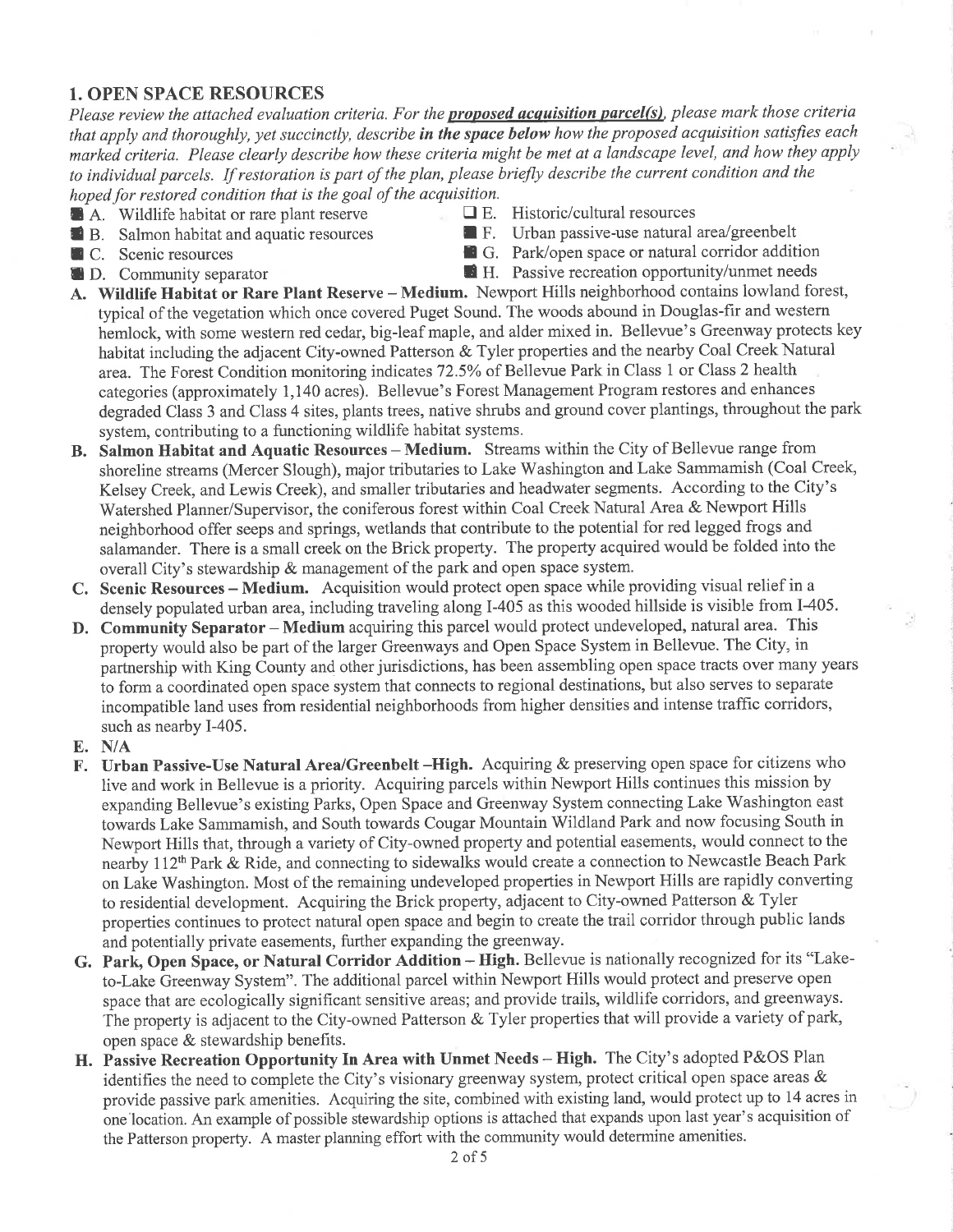## 2. ADDITIONAL FACTORS

For the **proposed acquisition parcel(s)**, please mark all criteria that apply and thoroughly, yet succinctly, describe in the space below how the proposed acquisition satisfies each marked criteria.

- A. Educational/interpretive opportunity<br>■ B. Threat of loss of open space resource
- $\blacksquare$  B. Threat of loss of open space resources
- C. Ownership complexity/willing seller(s)/ownership interest proposed<br>■ D. Partnerships Describe any public or private partnerships that will e<br>■ E. Is the property identified in an adopted park, open space, comprehen
- $\blacksquare$  D. Partnerships Describe any public or private partnerships that will enhance this project
- $\blacksquare$  E. Is the property identified in an adopted park, open space, comprehensive, or community plan?
- $\Box$  F. Transferable Development Credits (TDC) participation

A. Educational/Interpretive opportunity - Medium. Acquiring property within Newport Hills will enhance the educational opportunities offered by the City and eliminate the possibility of the open spaces being further developed for housing. The Parks Departments' Natural Resource Section work with volunteers in parks located within the greenway throughout Bellevue as part of our on-going Stewardship Saturdays or Eco-Friday events where volunteers resurface or create new trails, remove invasive plants such as ivy, bindweed or Himalayan blackberry, maintain and monitor restoration sites, or plant native plant species.

B. Threat of loss of open space resources - Medium. The property owner is willing to explore a possible sale of her entire property, or complete a boundary line adjustment to incorporate a portion of her property into the City's Patterson property. The City has a long-standing history of working with property owners when they are ready to consider a sale and prioritize sites within the greenway based upon willing sellers and potential timing of a transaction. The owner is willing to work with the City to evaluate opportunities to protect all or a portion of her property.

C. Ownership complexity/willing seller(s)/community interest proposed - Medium. The property owner would like to work with the City to reach agreement on selling all or a portion of her property to the City. The City will work closely with the Newport Hills neighborhood association to develop a plan for future park and open space stewardship.

**D.** Partnerships – High. Bellevue provides significant funding towards partnerships throughout Bellevue working together with groups such as the Pacific Science Center, Bellevue Botanical Garden Society, Stream Team volunteers, Audubon Society, Newport Hills neighborhood association, and other community organizations. These partnerships provide ongoing stewardship of Bellevue's open spaces. We are confident that the Newport Hills neighborhood association within this area would volunteer their time and energy working in partnership with the City. The City continues to have a thriving volunteer base and would fold the parcels acquired into the ongoing stewardship program to actively remove invasive species and introduce more varieties of native plant species within these parcels

E. Is the property identified in an adopted park, open space, comprehensive, or community plan? Yes, the City of Bellevue's Comprehensive Plan and the 2010 Parks & Open Space System Plan, have numerous goals & policies that support preserving open space and neighborhood parks.

F. Transferable Development Credits (TDC) participation. The City and King County have previously entered into an Interlocal Agreement (IA) relating to Transfer of development rights within Bel-Red Subarea, although that IA does not pertain to this application.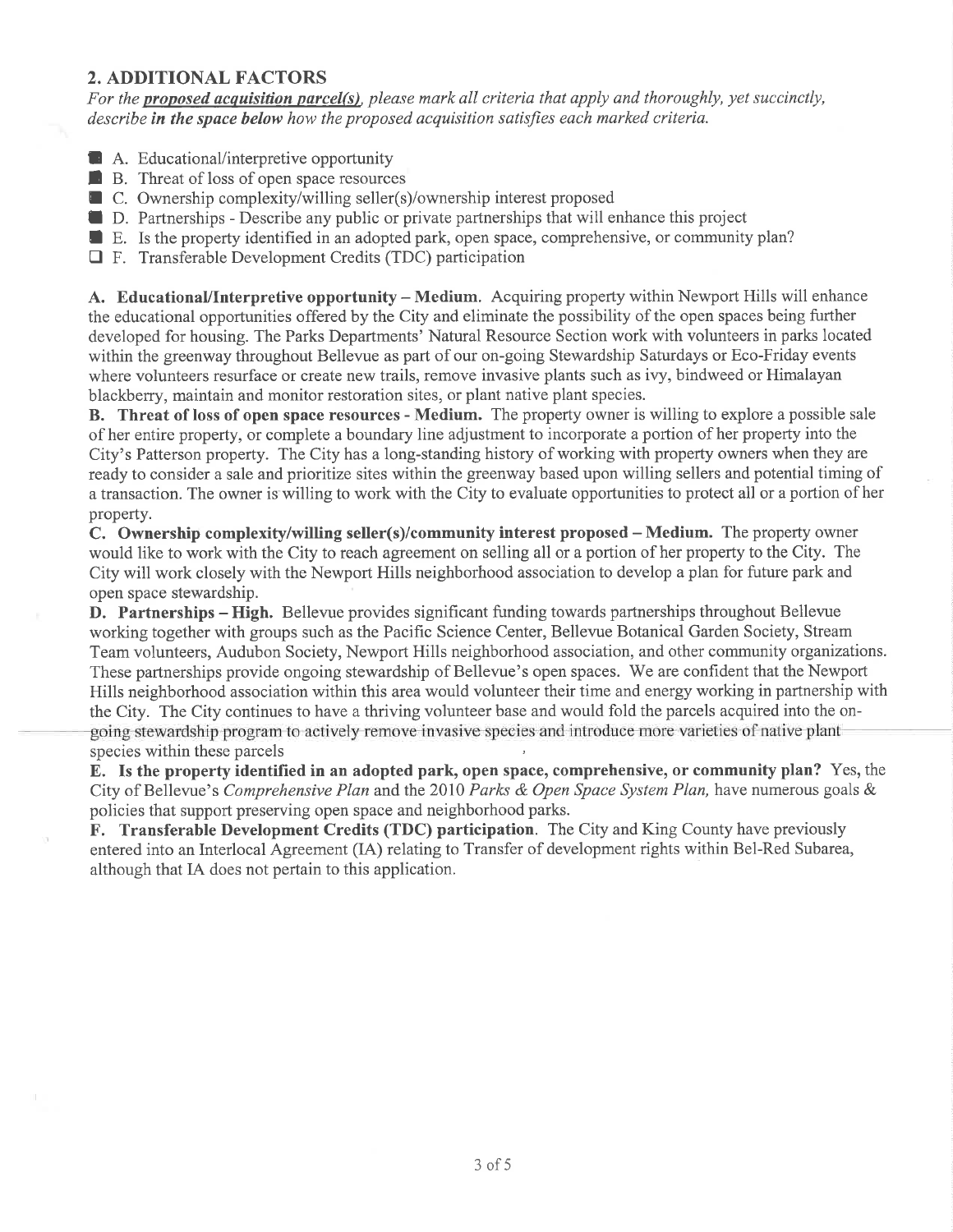### 3. STEWARDSHIP AND MAINTENANCE

How will the property be stewarded and maintained? Does the property lend itself to volunteer stewardship opportunities? How will proposed stewardship and maintenance efforts be funded?

In 2008, the Bellevue residents approved a Parks & Natural Areas Levy that provides funding for acquisition and park development that includes acquisitions throughout Bellevue. Another key piece to the Levy is that it also provides funding for on-going maintenance to ensure the properties acquired and/or developed are maintained. Prior to future park and open space master planning, the Natural Resource staff would provide stewardship of this property and remove invasive plants and provide interim trail connections to the adjacent City-owned Tyler property for community benefits. Bellevue has a coordinated volunteer management program that can provide ongoing volunteer opporlunities to help restore and maintain properties acquired, including the well-known Stewardship Saturday and Stream Team programs. Residents consistently give Bellevue high satisfaction ratings for its clean and well-maintained parks. Residents also identify, as top priorities, preserving open spaces and natural areas for people, fish, birds and other animals. Bellevue delivers first-rate service and manages excellent programs and is national recognized including the National Recreation and Park Association in 2005 gave the Parks & Community Services Department the National Gold Medal Award for Parks and Recreation Management.

#### 4. PROJECT BUDGET

| 1) TOTAL CFT APPLICATION AMOUNT <sup>a</sup> | CFT: \$397,500 |
|----------------------------------------------|----------------|
| 2) TOTAL PEL APPLICATION AMOUNT <sup>b</sup> | PEL: N/A       |

 $a_A$ llowable CFT acquisition costs (Ordinance 14714): The disbursement of funds shall be made only for capital project expenditures that include costs of acquiring real property, including interests in real property, and the following costs: the cost of related relocation of eligible occupants, cost of appraisal, cost of appraisal review, costs of title insurance, closing costs, pro rata real estate taxes, recording fees, compensating tax, hazardous waste substances reports, directly related staff costs and related legal and administrative costs, but shall not include the cost of preparing applications for conservation futures funds.

 ${}^{\text{b}}$ King County projects only, if applicable.

#### Estimation of property value:

Briefly note how land values have been estimated (i.e., appraisal, property tax assessment, asking price, letter of value or other meøns).

The assessed value of the property is \$675,000, plus allowable CFT acquisition costs. The City would conduct feasibility studies, including but not limited to title review, an MAI appraisal and appraisal review, environmental site assessment, etc., to determine fair market value of the property.

| <b>PROJECT COSTS</b>                                   | ESTIMATED DOLLAR AMOUNT OR RANGE |  |  |
|--------------------------------------------------------|----------------------------------|--|--|
| Total property interest value                          | up to 765,000<br>S.              |  |  |
| Title and appraisal work                               | 20,000                           |  |  |
| Closing, fees, taxes                                   | 3,000                            |  |  |
| Relocation                                             |                                  |  |  |
| Hazardous waste reports                                | 4,000                            |  |  |
| Directly related staff, administration and legal costs | 3,000                            |  |  |
| <b>Total Project Costs (CFT and other funds)</b>       | up to 795,000                    |  |  |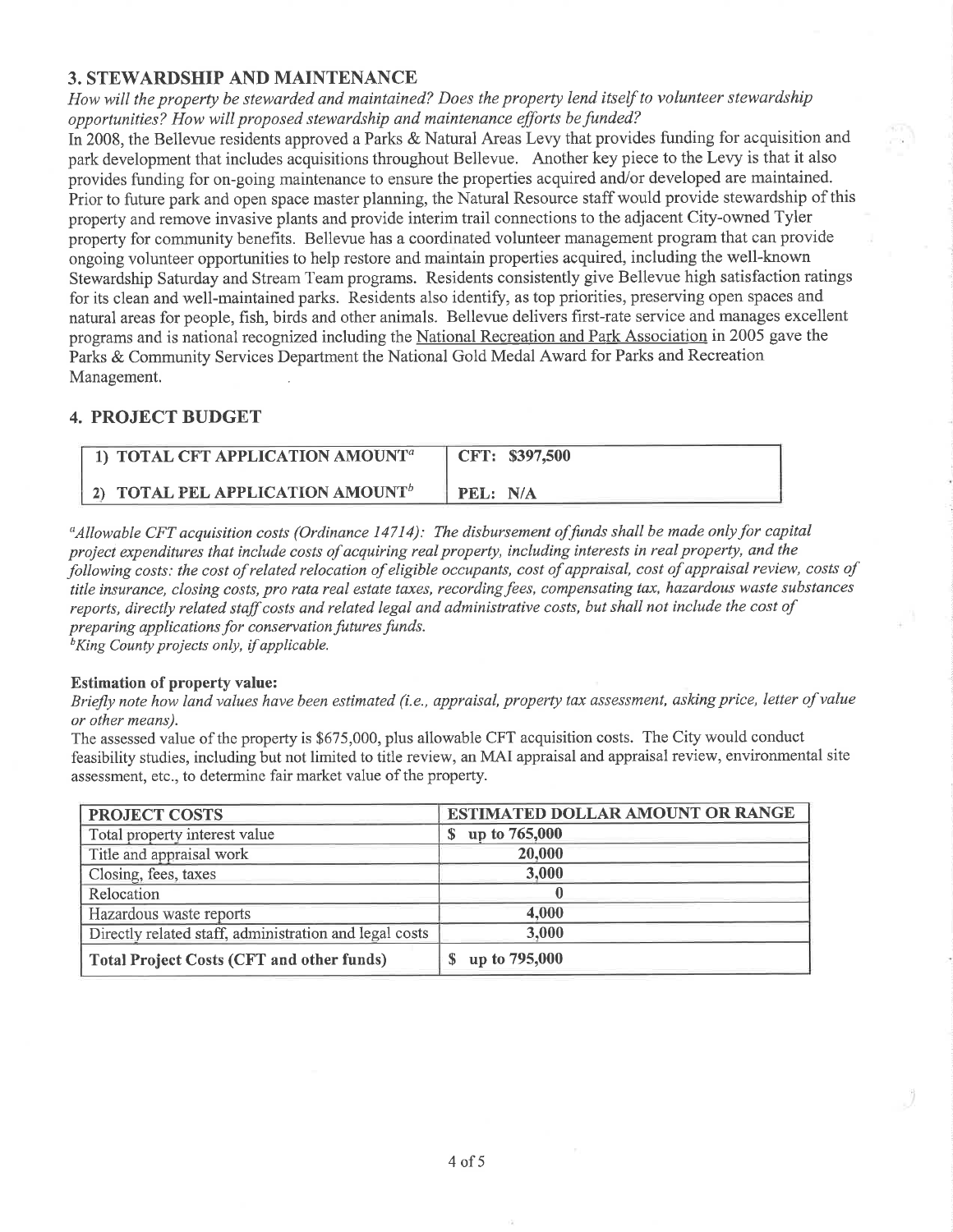| <b>MATCHING FUNDS: Existing Sources</b><br>(CFT can only provide a maximum of 50% of anticipated<br>project costs)                      | <b>DATE</b><br>(Expended or Committed)             | <b>DOLLAR AMOUNT</b><br>(Expended or Committed)                                              |  |
|-----------------------------------------------------------------------------------------------------------------------------------------|----------------------------------------------------|----------------------------------------------------------------------------------------------|--|
| In 2008, the Bellevue residents approved a Parks &<br>Natural Areas Levy that provides funding for<br>acquisition and park development. | Funds will be allocated at<br>time of acquisition. | 50% Match for Acq., plus<br>will request reimbursement<br>of allowable acquisition<br>costs. |  |
| <b>Total CFT Funds Previously Received</b><br><b>This Project</b>                                                                       | m                                                  | $\overline{\phantom{a}}$                                                                     |  |
| <b>Total Matching Funds and Past CFT Funds</b><br><b>Currently Identified</b>                                                           | $\sim$                                             | data sa                                                                                      |  |
| <b>Unidentified Remaining Match Need</b>                                                                                                | \$0.00                                             |                                                                                              |  |

#### Unidentified remaining match need: What funds are anticipated and what is the time frame?

Please briefly discuss how the unidentified remaining match need above will be met.

An important expectation by the Bellevue City Council is that staff will actively seek matching funds to leverage Bellevue Levy dollars, whereby King County Conservation Futures is an integral partner. Together, Bellevue Levy and King County Conservation Futures funding would be sufficient to acquire the property.

٦

# 5. IN-KIND CONTRIBUTIONS FROM PARTNERSHIPS

| <b>Brief Activity Description</b>                                                                                                                                                                                                                                                                                                                                                                                                                                                                                                                                                                                                                                                                                                              | Dollar Value of<br>In-kind<br><b>Contribution</b>                                                                                                  | <b>Status</b><br>(Completed)<br>$\Omega$<br>Proposed) | ACHVILY<br>Date Range<br>(Completion<br>Date or<br>Proposed<br>Completion<br>Date) |
|------------------------------------------------------------------------------------------------------------------------------------------------------------------------------------------------------------------------------------------------------------------------------------------------------------------------------------------------------------------------------------------------------------------------------------------------------------------------------------------------------------------------------------------------------------------------------------------------------------------------------------------------------------------------------------------------------------------------------------------------|----------------------------------------------------------------------------------------------------------------------------------------------------|-------------------------------------------------------|------------------------------------------------------------------------------------|
| At this time, there are no specific in-kind contributions identified<br>for this acquisition. However, Bellevue has an exceptional track<br>record of working with partnerships. Highlights of the City's<br>exceptional commitment to volunteers and community groups<br>include: Stewardship Saturday, Enhancement Project Volunteers -<br>Stewardship Saturdays, Enhancement Project Volunteers - Arbor<br>Day-Earth Day projects, Master Naturalist Program – 25 active<br>Master Naturalists in Bellevue's program, may be the only one or a<br>limited number of Master Naturalist program in the State of<br>Washington; Well KEPT Program $-27$ + year program providing<br>youth employment and environmental education and training. | None for this<br>application.<br>Included to<br>identify the<br>on-going<br>commitment<br>to working<br>with<br>Volunteers<br>and<br>partnerships. |                                                       |                                                                                    |
| TOTAL                                                                                                                                                                                                                                                                                                                                                                                                                                                                                                                                                                                                                                                                                                                                          |                                                                                                                                                    |                                                       |                                                                                    |

6. ATTACHED MAPS (*Two maps are now required: 1) site map and 2) general location map; you* may also include one additional map, aerial photo or site photo)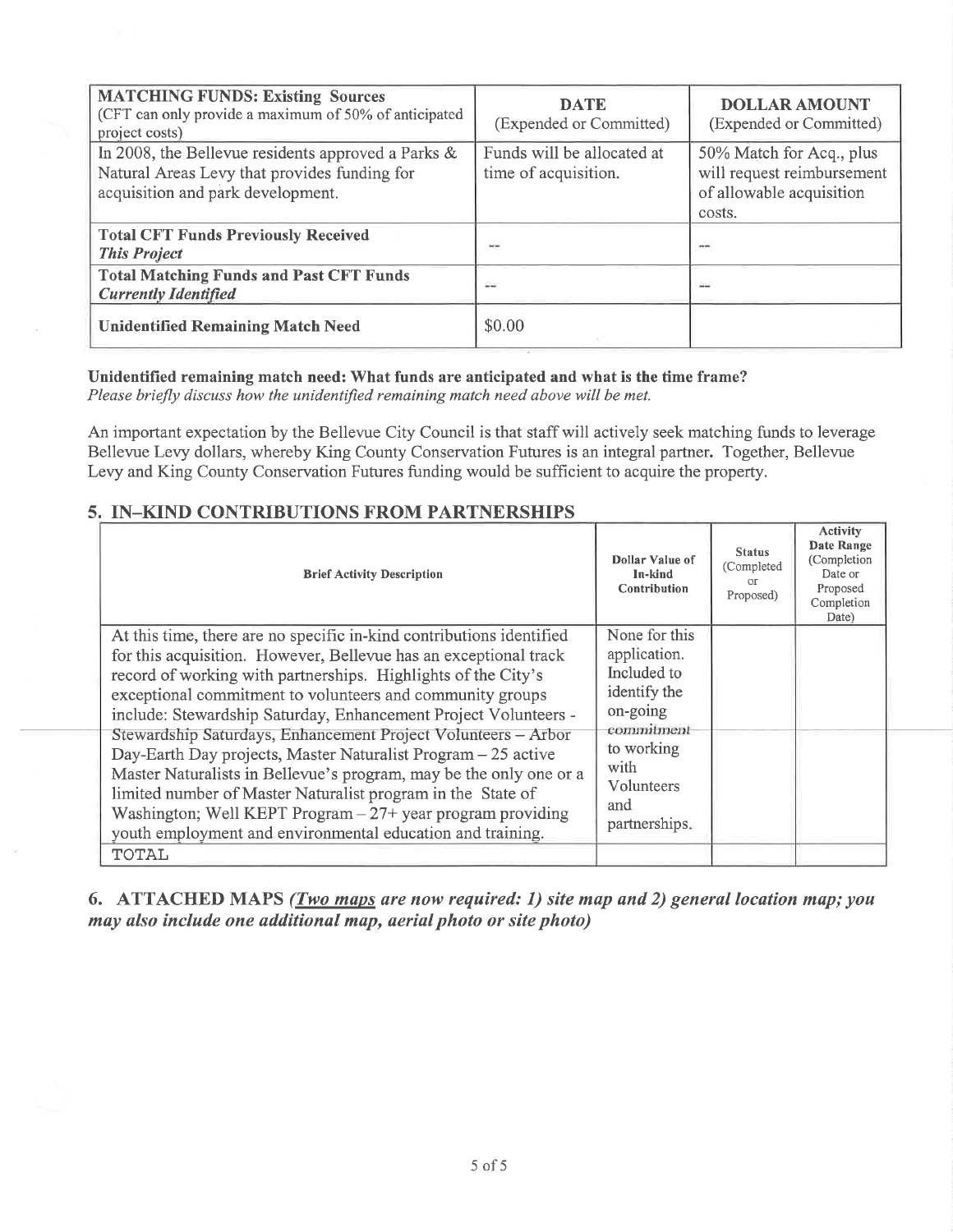

File Name: V:\pk\arcgis\Acquisitions\2016\BellevueParksOSGreenwaySystems\_8x11.mxd Date: 3/7/2016